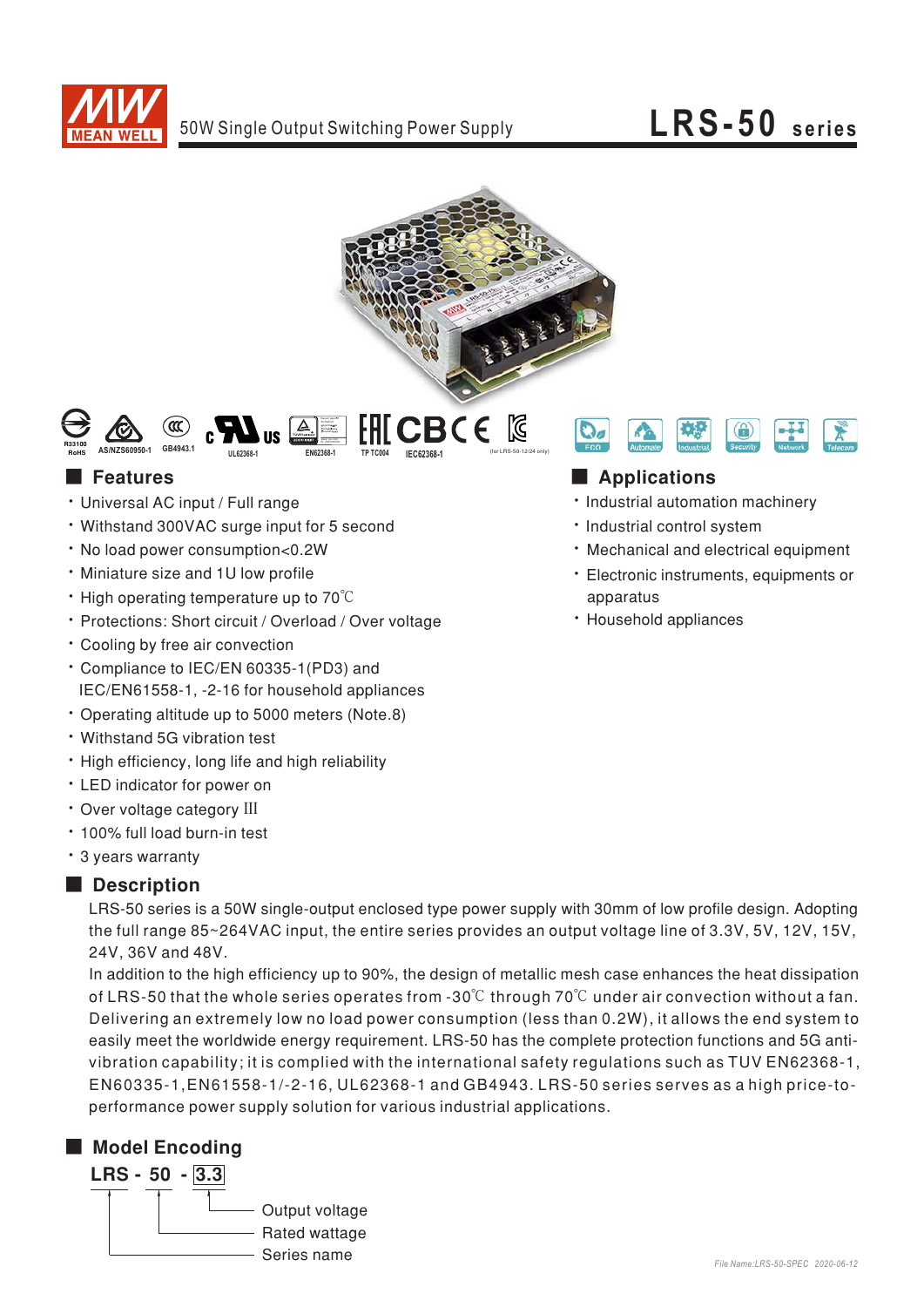

#### **SPECIFICATION**

| JE LUII IUMI IUN<br><b>MODEL</b>   |                                                                                                                                                                                                                                                                                                                                                                                                                                                                                                                                                                                                                                                                                                                                                                                                                                                                                                                                                                                                                                                                                                                                                                                                                                                                                                                                                                                                                                 | LRS-50-3.3                                                                                                                                                                | <b>LRS-50-5</b>                                                 | <b>LRS-50-12</b> | <b>LRS-50-15</b>                                            | <b>LRS-50-24</b> | LRS-50-36       | <b>LRS-50-48</b>  |  |
|------------------------------------|---------------------------------------------------------------------------------------------------------------------------------------------------------------------------------------------------------------------------------------------------------------------------------------------------------------------------------------------------------------------------------------------------------------------------------------------------------------------------------------------------------------------------------------------------------------------------------------------------------------------------------------------------------------------------------------------------------------------------------------------------------------------------------------------------------------------------------------------------------------------------------------------------------------------------------------------------------------------------------------------------------------------------------------------------------------------------------------------------------------------------------------------------------------------------------------------------------------------------------------------------------------------------------------------------------------------------------------------------------------------------------------------------------------------------------|---------------------------------------------------------------------------------------------------------------------------------------------------------------------------|-----------------------------------------------------------------|------------------|-------------------------------------------------------------|------------------|-----------------|-------------------|--|
|                                    | <b>DC VOLTAGE</b>                                                                                                                                                                                                                                                                                                                                                                                                                                                                                                                                                                                                                                                                                                                                                                                                                                                                                                                                                                                                                                                                                                                                                                                                                                                                                                                                                                                                               | 3.3V                                                                                                                                                                      | 5V                                                              | 12V              | 15V                                                         | <b>24V</b>       | 36 <sub>V</sub> | 48V               |  |
| <b>OUTPUT</b>                      | <b>RATED CURRENT</b>                                                                                                                                                                                                                                                                                                                                                                                                                                                                                                                                                                                                                                                                                                                                                                                                                                                                                                                                                                                                                                                                                                                                                                                                                                                                                                                                                                                                            | 10A                                                                                                                                                                       | 10A                                                             | 4.2A             | 3.4A                                                        | 2.2A             | 1.45A           | 1.1A              |  |
|                                    | <b>CURRENT RANGE</b>                                                                                                                                                                                                                                                                                                                                                                                                                                                                                                                                                                                                                                                                                                                                                                                                                                                                                                                                                                                                                                                                                                                                                                                                                                                                                                                                                                                                            | $0 - 10A$                                                                                                                                                                 | $0 - 10A$                                                       | $0 - 4.2A$       | $0 - 3.4A$                                                  | $0 - 2.2A$       | $0 - 1.45A$     | $0 - 1.1A$        |  |
|                                    | <b>RATED POWER</b>                                                                                                                                                                                                                                                                                                                                                                                                                                                                                                                                                                                                                                                                                                                                                                                                                                                                                                                                                                                                                                                                                                                                                                                                                                                                                                                                                                                                              | 33W                                                                                                                                                                       | 50W                                                             | 50.4W            | 51W                                                         | 52.8W            | 52.2W           | 52.8W             |  |
|                                    | RIPPLE & NOISE (max.) Note.2 80mVp-p                                                                                                                                                                                                                                                                                                                                                                                                                                                                                                                                                                                                                                                                                                                                                                                                                                                                                                                                                                                                                                                                                                                                                                                                                                                                                                                                                                                            |                                                                                                                                                                           | 80mVp-p                                                         | 120mVp-p         | 120mVp-p                                                    | $150mVp-p$       | 200mVp-p        | 200mVp-p          |  |
|                                    | <b>VOLTAGE ADJ. RANGE</b>                                                                                                                                                                                                                                                                                                                                                                                                                                                                                                                                                                                                                                                                                                                                                                                                                                                                                                                                                                                                                                                                                                                                                                                                                                                                                                                                                                                                       | $2.97 - 3.6V$                                                                                                                                                             | $4.5 - 5.5V$                                                    | $10.2 - 13.8V$   | $13.5 - 18V$                                                | $21.6 - 28.8V$   | $32.4 - 39.6V$  | $43.2 \div 52.8V$ |  |
|                                    | VOLTAGE TOLERANCE Note.3 $\pm$ 3.0%                                                                                                                                                                                                                                                                                                                                                                                                                                                                                                                                                                                                                                                                                                                                                                                                                                                                                                                                                                                                                                                                                                                                                                                                                                                                                                                                                                                             |                                                                                                                                                                           | ±2.0%                                                           | ±1.0%            | $±1.0\%$                                                    | ±1.0%            | ±1.0%           | ±1.0%             |  |
|                                    | LINE REGULATION Note.4 $\pm$ 0.5%                                                                                                                                                                                                                                                                                                                                                                                                                                                                                                                                                                                                                                                                                                                                                                                                                                                                                                                                                                                                                                                                                                                                                                                                                                                                                                                                                                                               |                                                                                                                                                                           | ±0.5%                                                           | ±0.5%            | $\pm 0.5\%$                                                 | ±0.5%            | $\pm 0.5\%$     | $\pm 0.5\%$       |  |
|                                    | <b>LOAD REGULATION Note.5 <math>\pm 2.0\%</math></b>                                                                                                                                                                                                                                                                                                                                                                                                                                                                                                                                                                                                                                                                                                                                                                                                                                                                                                                                                                                                                                                                                                                                                                                                                                                                                                                                                                            |                                                                                                                                                                           | ±1.0%                                                           | ±0.5%            | ±0.5%                                                       | ±0.5%            | ±0.5%           | ±0.5%             |  |
|                                    | <b>SETUP, RISE TIME</b>                                                                                                                                                                                                                                                                                                                                                                                                                                                                                                                                                                                                                                                                                                                                                                                                                                                                                                                                                                                                                                                                                                                                                                                                                                                                                                                                                                                                         | 1000ms, 30ms/230VAC<br>2000ms, 30ms/115VAC at full load                                                                                                                   |                                                                 |                  |                                                             |                  |                 |                   |  |
|                                    | <b>HOLD UP TIME (Typ.)</b>                                                                                                                                                                                                                                                                                                                                                                                                                                                                                                                                                                                                                                                                                                                                                                                                                                                                                                                                                                                                                                                                                                                                                                                                                                                                                                                                                                                                      | 30ms/230VAC<br>12ms/115VAC at full load                                                                                                                                   |                                                                 |                  |                                                             |                  |                 |                   |  |
|                                    | <b>VOLTAGE RANGE</b>                                                                                                                                                                                                                                                                                                                                                                                                                                                                                                                                                                                                                                                                                                                                                                                                                                                                                                                                                                                                                                                                                                                                                                                                                                                                                                                                                                                                            | $85 - 264$ VAC<br>$120 - 373$ VDC                                                                                                                                         |                                                                 |                  |                                                             |                  |                 |                   |  |
| <b>INPUT</b>                       | <b>FREQUENCY RANGE</b>                                                                                                                                                                                                                                                                                                                                                                                                                                                                                                                                                                                                                                                                                                                                                                                                                                                                                                                                                                                                                                                                                                                                                                                                                                                                                                                                                                                                          | $47 - 63$ Hz                                                                                                                                                              |                                                                 |                  |                                                             |                  |                 |                   |  |
|                                    | <b>EFFICIENCY (Typ.)</b>                                                                                                                                                                                                                                                                                                                                                                                                                                                                                                                                                                                                                                                                                                                                                                                                                                                                                                                                                                                                                                                                                                                                                                                                                                                                                                                                                                                                        | 80%                                                                                                                                                                       | 83%                                                             | 86%              | 88%                                                         | 88%              | 89%             | 90%               |  |
|                                    | <b>AC CURRENT (Typ.)</b>                                                                                                                                                                                                                                                                                                                                                                                                                                                                                                                                                                                                                                                                                                                                                                                                                                                                                                                                                                                                                                                                                                                                                                                                                                                                                                                                                                                                        | 0.95A/115VAC                                                                                                                                                              | 0.56A/230VAC                                                    |                  |                                                             |                  |                 |                   |  |
|                                    | <b>INRUSH CURRENT (Typ.)</b>                                                                                                                                                                                                                                                                                                                                                                                                                                                                                                                                                                                                                                                                                                                                                                                                                                                                                                                                                                                                                                                                                                                                                                                                                                                                                                                                                                                                    | COLD START 45A/230VAC                                                                                                                                                     |                                                                 |                  |                                                             |                  |                 |                   |  |
|                                    | <b>LEAKAGE CURRENT</b>                                                                                                                                                                                                                                                                                                                                                                                                                                                                                                                                                                                                                                                                                                                                                                                                                                                                                                                                                                                                                                                                                                                                                                                                                                                                                                                                                                                                          | <0.75mA/240VAC                                                                                                                                                            |                                                                 |                  |                                                             |                  |                 |                   |  |
|                                    | <b>OVER LOAD</b>                                                                                                                                                                                                                                                                                                                                                                                                                                                                                                                                                                                                                                                                                                                                                                                                                                                                                                                                                                                                                                                                                                                                                                                                                                                                                                                                                                                                                | 110 ~ 150% rated output power                                                                                                                                             |                                                                 |                  |                                                             |                  |                 |                   |  |
|                                    |                                                                                                                                                                                                                                                                                                                                                                                                                                                                                                                                                                                                                                                                                                                                                                                                                                                                                                                                                                                                                                                                                                                                                                                                                                                                                                                                                                                                                                 | Protection type : Hiccup mode, recovers automatically after fault condition is removed                                                                                    |                                                                 |                  |                                                             |                  |                 |                   |  |
| <b>PROTECTION</b>                  | <b>OVER VOLTAGE</b>                                                                                                                                                                                                                                                                                                                                                                                                                                                                                                                                                                                                                                                                                                                                                                                                                                                                                                                                                                                                                                                                                                                                                                                                                                                                                                                                                                                                             | $3.8 - 4.45V$                                                                                                                                                             | $5.9 - 7.3V$                                                    | $13.8 - 16.2V$   | $18.75 \approx 21.75 \text{V}$ 28.8 $\approx 33.6 \text{V}$ |                  | $41.4 - 48.6V$  | $55.2 - 64.8V$    |  |
|                                    |                                                                                                                                                                                                                                                                                                                                                                                                                                                                                                                                                                                                                                                                                                                                                                                                                                                                                                                                                                                                                                                                                                                                                                                                                                                                                                                                                                                                                                 |                                                                                                                                                                           | Protection type : Shut down o/p voltage, re-power on to recover |                  |                                                             |                  |                 |                   |  |
|                                    | WORKING TEMP.                                                                                                                                                                                                                                                                                                                                                                                                                                                                                                                                                                                                                                                                                                                                                                                                                                                                                                                                                                                                                                                                                                                                                                                                                                                                                                                                                                                                                   | $-30 \sim +70^{\circ}$ C (Refer to "Derating Curve")                                                                                                                      |                                                                 |                  |                                                             |                  |                 |                   |  |
| <b>ENVIRONMENT</b>                 | <b>WORKING HUMIDITY</b>                                                                                                                                                                                                                                                                                                                                                                                                                                                                                                                                                                                                                                                                                                                                                                                                                                                                                                                                                                                                                                                                                                                                                                                                                                                                                                                                                                                                         | $20 \sim 90\%$ RH non-condensing                                                                                                                                          |                                                                 |                  |                                                             |                  |                 |                   |  |
|                                    | <b>STORAGE TEMP., HUMIDITY</b>                                                                                                                                                                                                                                                                                                                                                                                                                                                                                                                                                                                                                                                                                                                                                                                                                                                                                                                                                                                                                                                                                                                                                                                                                                                                                                                                                                                                  | $-40 \sim +85^{\circ}$ C, 10 ~ 95% RH non-condensing                                                                                                                      |                                                                 |                  |                                                             |                  |                 |                   |  |
|                                    | <b>TEMP. COEFFICIENT</b>                                                                                                                                                                                                                                                                                                                                                                                                                                                                                                                                                                                                                                                                                                                                                                                                                                                                                                                                                                                                                                                                                                                                                                                                                                                                                                                                                                                                        | $\pm$ 0.03%/°C (0 ~ 50°C)                                                                                                                                                 |                                                                 |                  |                                                             |                  |                 |                   |  |
|                                    | <b>VIBRATION</b>                                                                                                                                                                                                                                                                                                                                                                                                                                                                                                                                                                                                                                                                                                                                                                                                                                                                                                                                                                                                                                                                                                                                                                                                                                                                                                                                                                                                                | 10 ~ 500Hz, 5G 10min./1cycle, 60min. each along X, Y, Z axes                                                                                                              |                                                                 |                  |                                                             |                  |                 |                   |  |
|                                    | <b>OVER VOLTAGE CATEGORY</b>                                                                                                                                                                                                                                                                                                                                                                                                                                                                                                                                                                                                                                                                                                                                                                                                                                                                                                                                                                                                                                                                                                                                                                                                                                                                                                                                                                                                    | III; Compliance to EN61558, EN50178, EN60664-1, EN62477-1; altitude up to 2000 meters                                                                                     |                                                                 |                  |                                                             |                  |                 |                   |  |
| SAFETY &<br><b>EMC</b><br>(Note 9) | <b>SAFETY STANDARDS</b>                                                                                                                                                                                                                                                                                                                                                                                                                                                                                                                                                                                                                                                                                                                                                                                                                                                                                                                                                                                                                                                                                                                                                                                                                                                                                                                                                                                                         | UL62368-1, TUV EN62368-1, EN60335-1, EN61558-1/-2-16, CCC GB4943.1, BSMI CNS14336-1,<br>EAC TP TC 004, AS/NZS 60950.1(by CB), KC K60950-1(for LRS-50-12/24 only) approved |                                                                 |                  |                                                             |                  |                 |                   |  |
|                                    | <b>WITHSTAND VOLTAGE</b>                                                                                                                                                                                                                                                                                                                                                                                                                                                                                                                                                                                                                                                                                                                                                                                                                                                                                                                                                                                                                                                                                                                                                                                                                                                                                                                                                                                                        | I/P-O/P:4KVAC I/P-FG:2KVAC O/P-FG:1.25KVAC                                                                                                                                |                                                                 |                  |                                                             |                  |                 |                   |  |
|                                    |                                                                                                                                                                                                                                                                                                                                                                                                                                                                                                                                                                                                                                                                                                                                                                                                                                                                                                                                                                                                                                                                                                                                                                                                                                                                                                                                                                                                                                 | ISOLATION RESISTANCE   I/P-O/P, I/P-FG, O/P-FG:100M Ohms / 500VDC / 25°C/70% RH                                                                                           |                                                                 |                  |                                                             |                  |                 |                   |  |
|                                    | <b>EMC EMISSION</b>                                                                                                                                                                                                                                                                                                                                                                                                                                                                                                                                                                                                                                                                                                                                                                                                                                                                                                                                                                                                                                                                                                                                                                                                                                                                                                                                                                                                             | Compliance to EN55032 (CISPR32) Class B, EN55014, EN61000-3-2,-3, GB/T 9254, BSMI CNS13438, EAC TP TC 020,<br>KC KN32, KN35 (for LRS-50-12/24 only)                       |                                                                 |                  |                                                             |                  |                 |                   |  |
|                                    | <b>EMC IMMUNITY</b>                                                                                                                                                                                                                                                                                                                                                                                                                                                                                                                                                                                                                                                                                                                                                                                                                                                                                                                                                                                                                                                                                                                                                                                                                                                                                                                                                                                                             | Compliance to EN61000-4-2,3,4,5,6,8,11, EN61000-6-2 (EN50082-2), heavy industry level, criteria A, EAC TP TC 020,<br>KC KN32, KN35 (for LRS-50-12/24 only)                |                                                                 |                  |                                                             |                  |                 |                   |  |
| <b>OTHERS</b>                      | <b>MTBF</b>                                                                                                                                                                                                                                                                                                                                                                                                                                                                                                                                                                                                                                                                                                                                                                                                                                                                                                                                                                                                                                                                                                                                                                                                                                                                                                                                                                                                                     | MIL-HDBK-217F (25°C)<br>645K hrs min.                                                                                                                                     |                                                                 |                  |                                                             |                  |                 |                   |  |
|                                    | <b>DIMENSION</b>                                                                                                                                                                                                                                                                                                                                                                                                                                                                                                                                                                                                                                                                                                                                                                                                                                                                                                                                                                                                                                                                                                                                                                                                                                                                                                                                                                                                                | 99*82*30mm (L*W*H)                                                                                                                                                        |                                                                 |                  |                                                             |                  |                 |                   |  |
|                                    | <b>PACKING</b>                                                                                                                                                                                                                                                                                                                                                                                                                                                                                                                                                                                                                                                                                                                                                                                                                                                                                                                                                                                                                                                                                                                                                                                                                                                                                                                                                                                                                  |                                                                                                                                                                           | 0.23Kg; 60pcs/14.8Kg/0.88CUFT                                   |                  |                                                             |                  |                 |                   |  |
| <b>NOTE</b>                        | 1. All parameters NOT specially mentioned are measured at 230VAC input, rated load and 25 <sup>°</sup> C of ambient temperature.<br>2. Ripple & noise are measured at 20MHz of bandwidth by using a 12" twisted pair-wire terminated with a 0.1uf & 47uf parallel capacitor.<br>3. Tolerance: includes set up tolerance, line regulation and load regulation.<br>4. Line regulation is measured from low line to high line at rated load.<br>5. Load regulation is measured from 0% to 100% rated load.<br>6. Length of set up time is measured at cold first start. Turning ON/OFF the power supply very quickly may lead to increase of the set up<br>time.<br>7. 3.3V,5V when the load factor 0~50%, the switching power less is reduced by burst operation, which will cause ripple and ripple noise<br>to go beyond the specifications.<br>8. The ambient temperature derating of $5^{\circ}$ (1000m is needed for operating altitude greater than 2000m(6500ft).<br>9. The power supply is considered a component which will be installed into a final equipment. All the EMC tests are been executed by<br>mounting the unit on a 360mm*360mm metal plate with 1mm of thickness. The final equipment must be re-confirmed that it still meets<br>EMC directives. For guidance on how to perform these EMC tests, please refer to "EMI testing of component power supplies."<br>(as available on http://www.meanwell.com) |                                                                                                                                                                           |                                                                 |                  |                                                             |                  |                 |                   |  |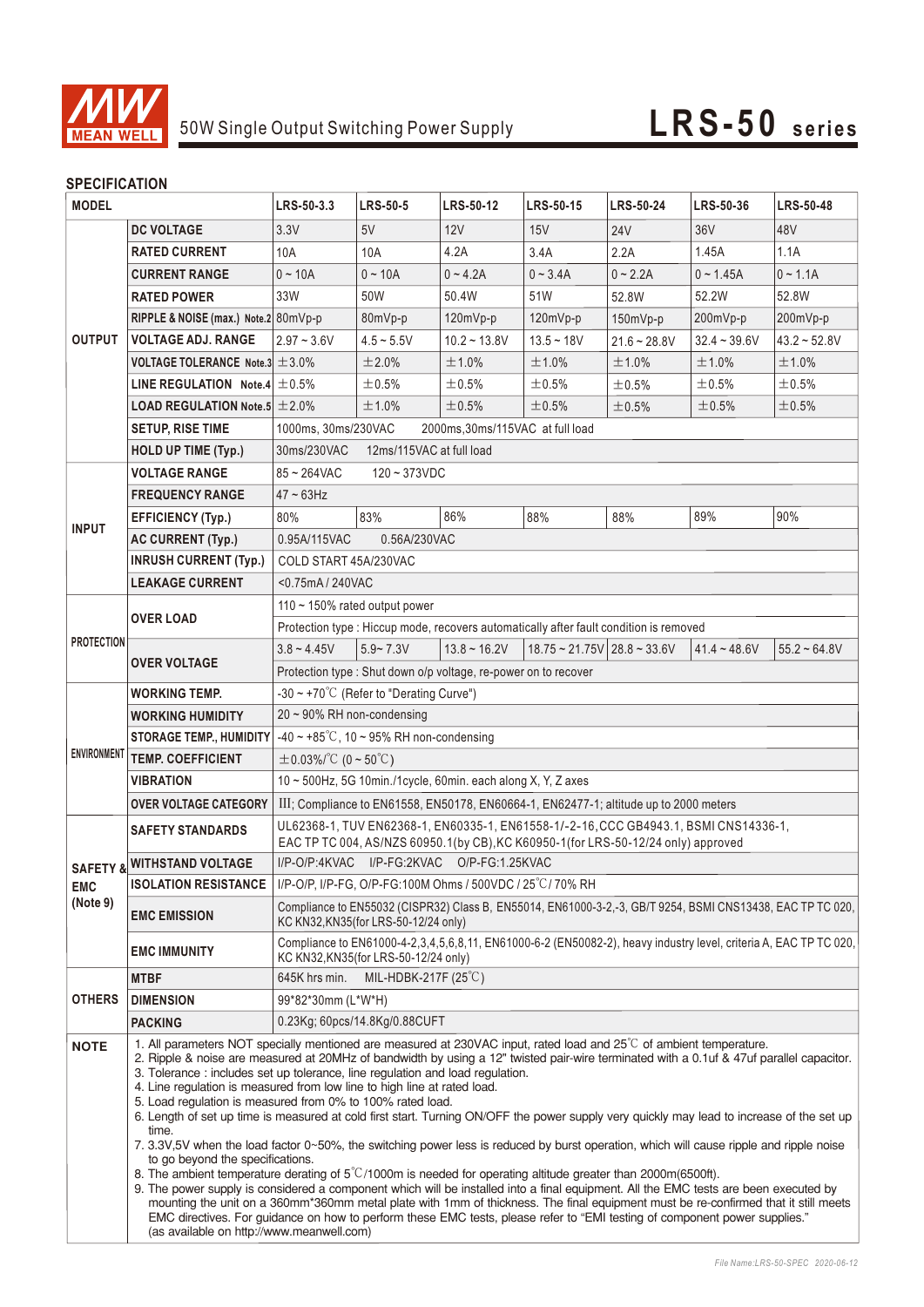

# 50W Single Output Switching Power Supply **LRS-50** series